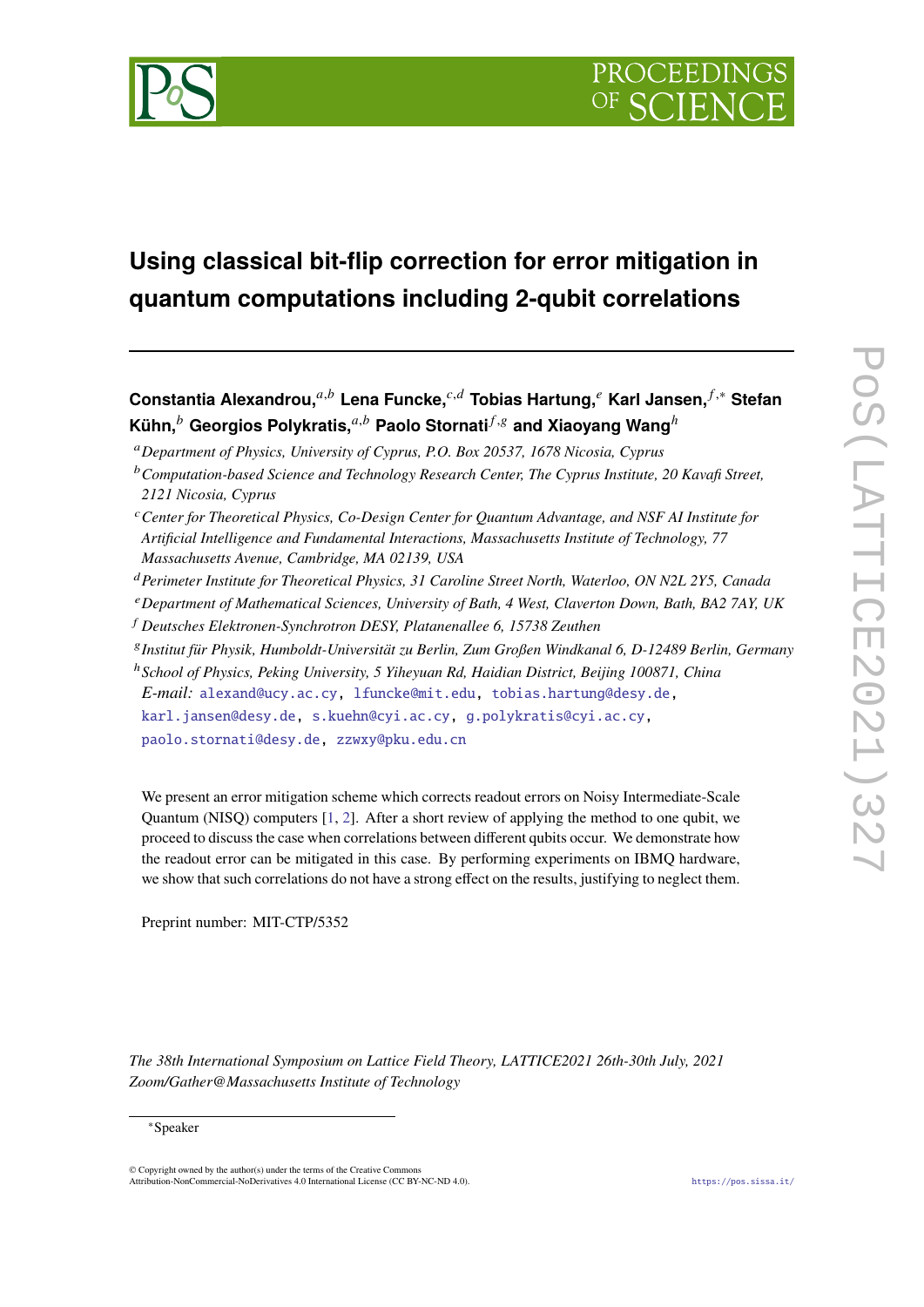# **1. Introduction**

In recent years, quantum computing has started to become a very active area of research in lattice field theory. The reason is that quantum computations offer the exciting possibility to solve problems which are either extremely hard or even impossible to address on classical computers. This includes systems with a non-zero chemical potential, topological terms, and real-time evolutions.

This promising avenue is, however, blocked by the fact that current quantum computers, socalled Noisy Intermediate-Scale Quantum (NISQ) computers, only have a small number of qubits which, in addition, are very noisy. This leads to various kind of errors in quantum computations, which often prevent obtaining solutions with a desired accuracy. However, already in current and near-term NISQ devices, these errors can be partly corrected through error mitigation schemes (see, e.g., Refs.  $[1-15]$  $[1-15]$ ). These works include various ideas to mitigate the noise, e.g., by altering the quantum circuit, by post-processing the data, or by measuring modified operators. As demonstrated in the above references, in this way the quantum noise can indeed be mitigated leading to more reliable estimates of physical results. Another important improvement is the construction of minimal but maximally expressive quantum circuits, which has been developed by some us in Refs. [\[16,](#page-8-1) [17\]](#page-8-2).

# **2. Readout error mitigation**

In Refs. [\[1,](#page-7-0) [2\]](#page-7-1), we have developed a general error mitigation scheme for readout errors. Our method is based on a readout error calibration of qubits and a reinterpretation of the measurements as measuring "noisy operators". In particular, we have demonstrated that our error mitigation method scales efficiently, i.e., polynomially. Our method can be applied either as a pre-processing or as a post-processing step. Further experiments and a comparison of our error mitigation scheme on IBMQ and Rigetti hardware is provided in Ref. [\[18\]](#page-8-3) in this conference. As we will show below and discussed in Ref. [\[1\]](#page-7-0), the method can also take correlations between qubits into account. We will demonstrate this both theoretically and in practical experiments. In order to explain the main idea of the method, we will start, however, with a description where correlations are neglected.

### **2.1 Neglecting correlations**

Let  $p_{q,1}$  be the probability of erroneously reading out a qubit q such that an incorrect outcome 1 is measured instead of a correct outcome 0, and  $p_{a,0}$  the probability of erroneously reading out 0 instead of 1. These probabilities can be obtained by preparing each qubit in the computational basis states and measuring the outcomes (see Fig. [1\)](#page-3-0). For example, to obtain  $p_{q,1}$  we prepare the qubit q multiple times in the state  $|0\rangle$  and record the number of outcomes 1. Then, if we want to measure an operator, e.g., the  $Z_2 \otimes Z_1$  operator on 2 qubits (where Z represents the third Pauli matrix  $\sigma_Z$ ), the correct expectation value for  $Z_2 \otimes Z_1$  can be determined by measuring the operator  $Z_2 \otimes Z_1$ itself, the operator  $Z_2 \otimes \mathbb{1}_1$ , and the operator  $\mathbb{1}_2 \otimes Z_1$ . From the measurement of the probabilities  $p_{q,0/1}$  in the calibration process, we can obtain the coefficients of these operators, and we find

<span id="page-1-0"></span>
$$
Z_2 \otimes Z_1 = \frac{1}{\gamma(Z_2)\gamma(Z_1)} \mathbb{E} \left( \tilde{Z}_2 \otimes \tilde{Z}_1 \right) - \frac{\gamma(\mathbb{1}_1)}{\gamma(Z_2)\gamma(Z_1)} \mathbb{E} \left( \tilde{Z}_2 \right) \otimes \mathbb{1}_1
$$
  
 
$$
- \frac{\gamma(\mathbb{1}_2)}{\gamma(Z_2)\gamma(Z_1)} \mathbb{1}_2 \otimes \mathbb{E} \left( \tilde{Z}_1 \right) + \frac{\gamma(\mathbb{1}_2)\gamma(\mathbb{1}_1)}{\gamma(Z_2)\gamma(Z_1)} \mathbb{1}_2 \otimes \mathbb{1}_1,
$$
 (1)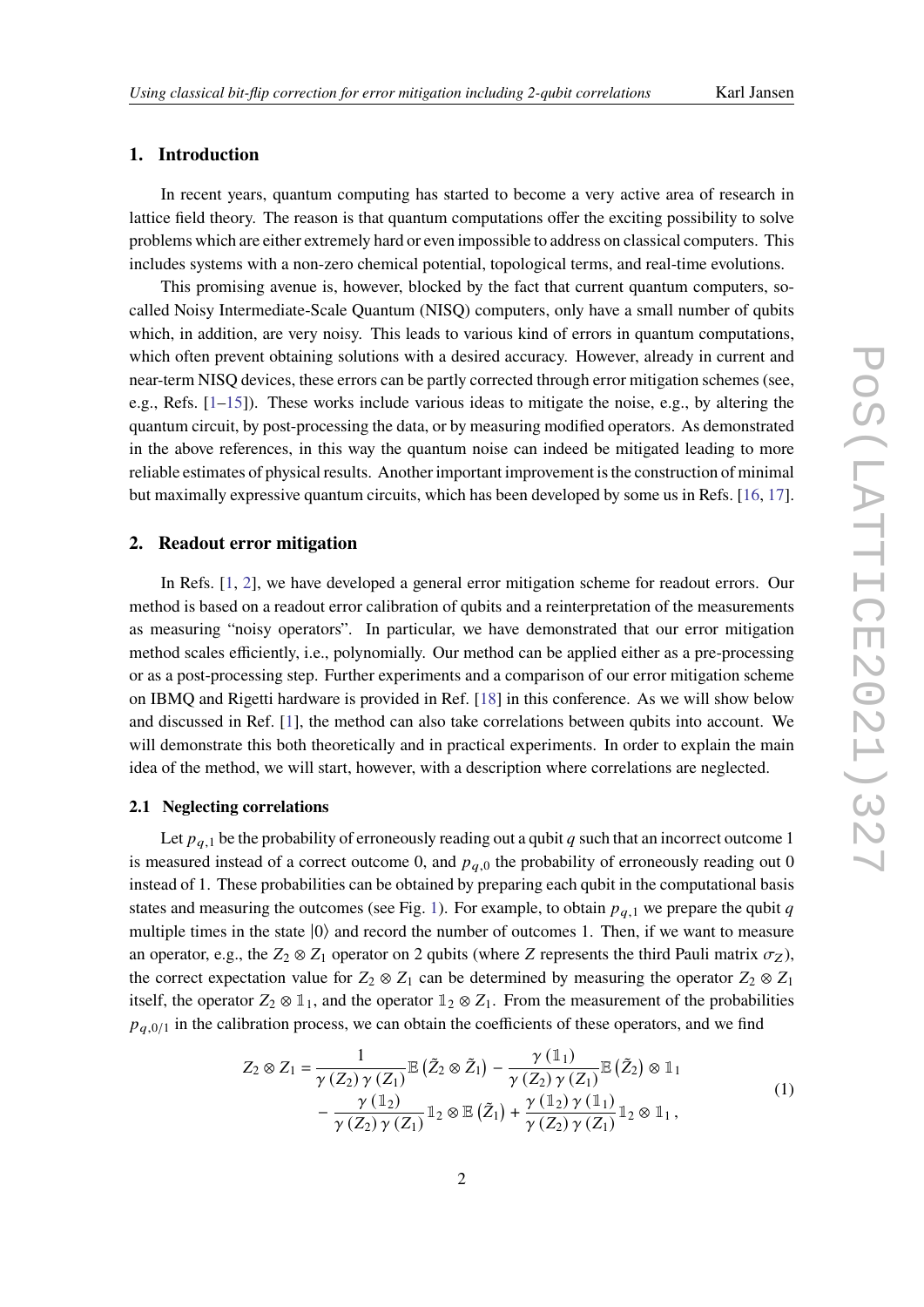where the tilde denotes a noisy operator measured on noisy quantum hardware, E denotes the expectation value of the noisy operator subject to bit flips, which should not be confused with the quantum mechanical expectation value, and we defined

$$
\gamma\left(O_q\right) := \left\{\begin{array}{ll}1 - p_{q,0} - p_{q,1} & \text{for } O_q = Z_q\\p_{q,1} - p_{q,0} & \text{for } O_q = \mathbb{1}_q\end{array}\right\}\tag{2}
$$

Thus, the correct expectation value of a two-qubit operator can be obtained by measuring noiseafflicted expectation values of  $Z_1$ ,  $Z_2$ , and  $Z_1 \otimes Z_2$  on the quantum device and by combining them with coefficients that only depend on the known bit-flip probabilities. A key element is that  $\mathbb{E}(\tilde{Z}_Q\cdots\tilde{Z}_1)$  can be factorized into single-qubit expectation values  $\mathbb{E}(\tilde{Z}_Q\cdots\tilde{Z}_1)=\mathbb{E}\tilde{Z}_Q\cdots\mathbb{E}\tilde{Z}_1$ . The iterative proof of this equation is given in Ref. [\[1\]](#page-7-0) and eventually leads to the fact that the readout error mitigation method scales polynomially.

#### **2.2 Taking correlations into account**

#### **2.2.1 Theoretical framework**

The construction of the error-mitigated  $Z_2 \otimes Z_1$  operator for 2 qubits in Eq. [\(1\)](#page-1-0) is based on a probabilistic description at the operator level. For example, if a single  $Z_q$  operator is measured on qubit q, then a bit-flip of 1  $\rightarrow$  0 and 0  $\rightarrow$  0 occurs with a probability of  $p_{q,1}(1 - p_{q,0})$ . In this case, the measurement outcome is always 0, such that measuring  $Z_q$  is equivalent to measuring the identity operator 1 with probability  $p_{q,1} (1 - p_{q,0})$ . Considering all four bit-flip cases yields a probability distribution of random operators  $\tilde{Z}_q$ . The expectation of  $\tilde{Z}_q$  with respect to this probability distribution is

<span id="page-2-0"></span>
$$
\mathbb{E}(\tilde{Z}_q) = (1 - p_{q,0} - p_{q,1})Z_q + (p_{q,1} - p_{q,0})\mathbb{1}_q.
$$
\n(3)

Rearranging Eq. [\(3\)](#page-2-0) yields an expression for the operator  $Z_q$  that we wish to measure, in terms of constants depending on  $p_{q,0/1}$  and of the expectation of  $\tilde{Z}_q$  subject to the bit-flip distribution measured on the quantum device. If no correlations between qubits exist, then we can build the two-qubit result of Eq. [\(1\)](#page-1-0) by tensoring the expressions for  $Z_q$  obtained from Eq. [\(3\)](#page-2-0) on both qubits.

In the presence of inter-qubit correlations, a similar method can be employed. For example, if we wish to measure the operator  $Z_2 \otimes Z_1$ , then we can calibrate the probabilities  $p(b|b')$  of finding the bitstring *b* given that the underlying bitstring was *b'*, i.e.,  $p(10|00)$  is the probability of flipping the second qubit from 0 to 1 and keeping the first qubit in 0. We then compute the expected operators  $E(Z_2 \otimes Z_1)$ ,  $E(Z_2 \otimes I_1)$ , and  $E(\overline{1_2 \otimes Z_1})$  by considering the induced probability distribution, e.g.,

<span id="page-2-1"></span>
$$
\langle b' | \mathbb{E}(\widetilde{Z_2 \otimes Z_1}) | b' \rangle = \sum_b \langle b | Z_2 \otimes Z_1 | b \rangle p(b | b'). \tag{4}
$$

This yields diagonal operators for  $\mathbb{E}(\widetilde{Z_2 \otimes Z_1})$ ,  $\mathbb{E}(\widetilde{Z_2 \otimes \mathbb{1}_1})$ , and  $\mathbb{E}(\widetilde{Z_2 \otimes Z_1})$ , which can be expressed in terms of the noise-free operators  $Z_2 \otimes Z_1$ ,  $Z_2 \otimes \mathbb{1}_1$ ,  $\mathbb{1}_2 \otimes Z_1$ , and  $\mathbb{1}$ . Using the trivial equation  $\mathbb{E}(\mathbb{1}_2 \otimes \mathbb{1}_1) = \mathbb{1}_2 \otimes \mathbb{1}_1$ , we obtain as a final result for the noisy expectations

$$
\begin{pmatrix}\n\mathbb{E}(\overline{Z_2 \otimes Z_1}) \\
\mathbb{E}(\overline{Z_2 \otimes Z_1}) \\
\mathbb{E}(\overline{Z_2 \otimes Z_1}) \\
\mathbb{E}(\overline{Z_2 \otimes Z_1})\n\end{pmatrix} = \Omega \begin{pmatrix}\nZ_2 \otimes Z_1 \\
Z_2 \otimes Z_1 \\
\mathbb{1}_2 \otimes Z_1 \\
\mathbb{1}_2 \otimes Z_1\n\end{pmatrix} \quad \text{with} \quad \Omega_{j,k} = \sum_{b,b'} \langle b | O_j | b \rangle \langle b' | O_k | b' \rangle p(b|b'), \tag{5}
$$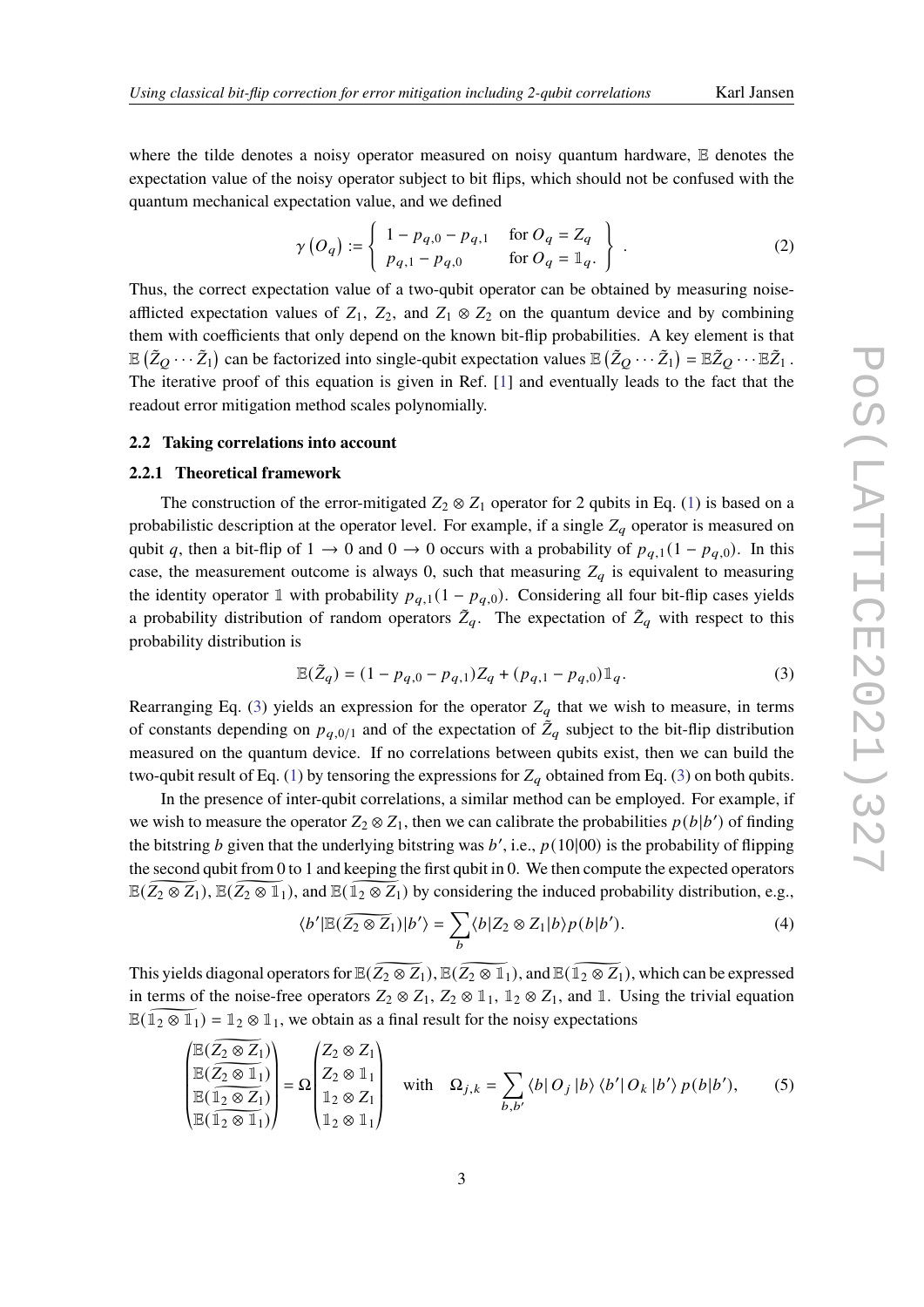where  $\sum_{b,b'}$  ranges over  $b, b' \in \{00, 01, 10, 11\}$ , and the operators  $O_i$  and  $O_k$  are given by  $O_1 = Z_2 \otimes Z_1, O_2 = Z_2 \otimes \mathbb{1}_1, O_3 = \mathbb{1}_2 \otimes Z_1$ , and  $O_4 = \mathbb{1}_2 \otimes \mathbb{1}_1$ .

If the bit-flip error rate  $\varepsilon = 1 - \min_b p(b|b)$  is below 0.05, the matrix  $\Omega$  is strictly diagonally dominant, so Eq.  $(5)$  can be inverted to obtain the equivalent of Eq.  $(1)$  for two correlated qubits.

#### **2.2.2 Numerical results**

In order to test the mitigation scheme and to assess the effect of correlations, we implement our method for the case of two qubits on different quantum devices. In a first step, we calibrate the bit-flip probabilities  $p(b|b')$  by repeatedly preparing each of the four possible computational basis states  $|b'\rangle$  and by recording the measurement outcomes b (see Fig. [1](#page-3-0) for details). After calibrating the bit-flip probabilities, we run the parametric quantum circuit shown in Fig. [2](#page-4-0) to prepare a state  $|\psi\rangle$ , where our choice of circuit is inspired by the typical layered structure employed in many hybrid quantum-classical algorithms, such as the variational quantum eigensolver [\[19\]](#page-8-4). Subsequently, we measure the (noisy) expectation values of the four operators appearing on the left-hand side of Eq. [\(5\)](#page-2-1). In order to obtain the (noisy) estimate of the expectation values  $\mathbb{E} \langle \psi | 1_2 \otimes Z_1 | \psi \rangle$ ,  $\mathbb{E} \langle \psi | Z_2 \otimes \mathbb{1}_1 | \psi \rangle$ , and  $\mathbb{E} \langle \psi | Z_2 \otimes Z_1 | \psi \rangle$  for a fixed set of parameters  $\theta_0, \ldots, \theta_3$ , we have to run the circuit multiple times and collect statistics of the measurement outcomes. We refer to these number of repetitions as the number of shots  $s$ . Following that, we invert Eq. [\(5\)](#page-2-1) to mitigate the effects of noise and to retrieve the true expectation values of the observables. In addition, to probe for the effect of correlated bit flips, we also use the mitigation scheme neglecting the correlations, as described in Eq. [\(1\)](#page-1-0). Comparing these results to the ones obtained with the mitigation scheme taking into account correlated bit flips allows us to assess the influence of such correlations.

To acquire statistics, we repeat the experiment described above for 1000 randomly chosen states  $|\psi\rangle$ , where we draw the angles  $\theta_0, \ldots, \theta_3$  uniformly from  $[0, 2\pi)$ , and we monitor the mean of the

<span id="page-3-0"></span>

**Figure 1:** Illustration of the four different quantum circuits required to calibrate the bit-flip probabilities (a)  $p(b|00)$ , (b)  $p(b|01)$ , (c)  $p(b|10)$ , and (d)  $p(b|11)$ . The green boxes denote X gates, the black boxes are the final measurements, and the vertical dashed lines separate different layers of the quantum circuit.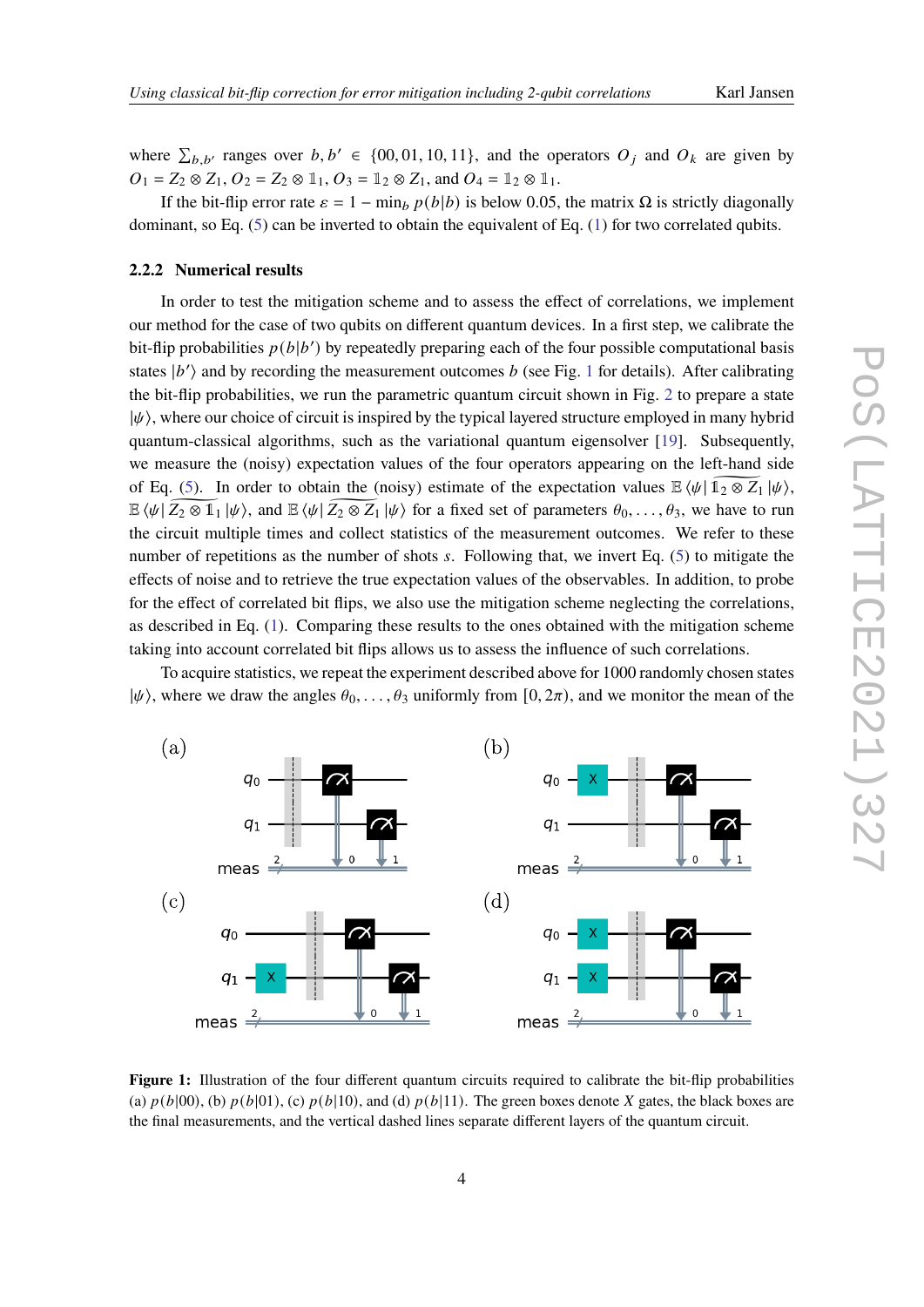<span id="page-4-0"></span>

**Figure 2:** Parametric quantum circuit used in the experiments. The purple boxes denote single-qubit  $R_X$ rotation gates with parameters  $\theta_0, \ldots, \theta_3$ , the blue two-qubit connection is an entangling CNOT gate, the black boxes are the final measurements, and the vertical dashed lines separate different layers of the circuit.

absolute error

<span id="page-4-1"></span>
$$
\left| \langle \psi | \widetilde{Z_2 \otimes Z_1} | \psi \rangle_{\text{measured}} - \langle \psi | Z_2 \otimes Z_1 | \psi \rangle_{\text{exact}} \right| \,. \tag{6}
$$

In this equation, the expression  $\langle \psi | \overline{Z_2 \otimes Z_1} | \psi \rangle_{\text{measured}}$  refers to either the unmitigated measurement results for the operator  $Z_2 \otimes Z_1$  from the quantum device or the results obtained after applying the mitigation scheme, whereas  $\psi | Z_2 \otimes Z_1 | \psi \rangle_{\text{exact}}$  refers to the exact solution obtained on a noise-free device with an infinite number of shots.

In Fig. [3,](#page-5-0) we show our results for the average error as a function of the number of shots obtained on the different quantum devices*ibmq\_lima*, *ibmq\_quito*, *ibmq\_casablanca*, and *ibmq\_belem*, which are all IBM Quantum Falcon Processors. In addition to the hardware data, we also provide results from a classical simulation mimicking a quantum device with readout errors only for reference. The bit-flip probabilities for the classical simulation are set to the values obtained from the calibration on quantum hardware. Focusing on the classical simulation first, we observe that the absolute average error for the unmitigated data initially decreases slightly with increasing number of shots s, before quickly reaching a plateau around  $7 \times 10^{-2}$ . In particular, the plateau occurs at a number of shots much smaller than the one that can be executed on real hardware, thus demonstrating that readout errors severely limit the accuracy that can be obtained. Applying the mitigation procedure that neglects the correlations (see Eq. [\(1\)](#page-1-0)) significantly improves the results, as the orange squares in Fig. [3\(](#page-5-0)a)-(d) reveal. However, around a value of  $s = 10<sup>4</sup>$  we observe that the absolute value of the average error again tends to stagnate, hence indicating that we have reached the level of accuracy at which the correlated bit flips between qubits become significant and thus the results do not further improve. In contrast, when using the mitigation scheme from Eq. [\(5\)](#page-2-1) that takes into account the correlations, there is no trend towards a plateau of the average absolute error, and our data show a polynomial decay  $\propto 1/\sqrt{s}$  throughout the entire range of shots we study. This scaling of the average error with the number of shots is expected for the ideal noise free case [\[16\]](#page-8-1), thus showing that the mitigation scheme allows for recovering the noise-free case.

Turning to the data obtained on *ibmq\_lima* and *ibmq\_quito* without error mitigation (see Figs. [3\(](#page-5-0)a) and [3\(](#page-5-0)b)), we observe good agreement with the simulation taking into account readout errors only, hence indicating that readout errors have a quite significant contribution to the overall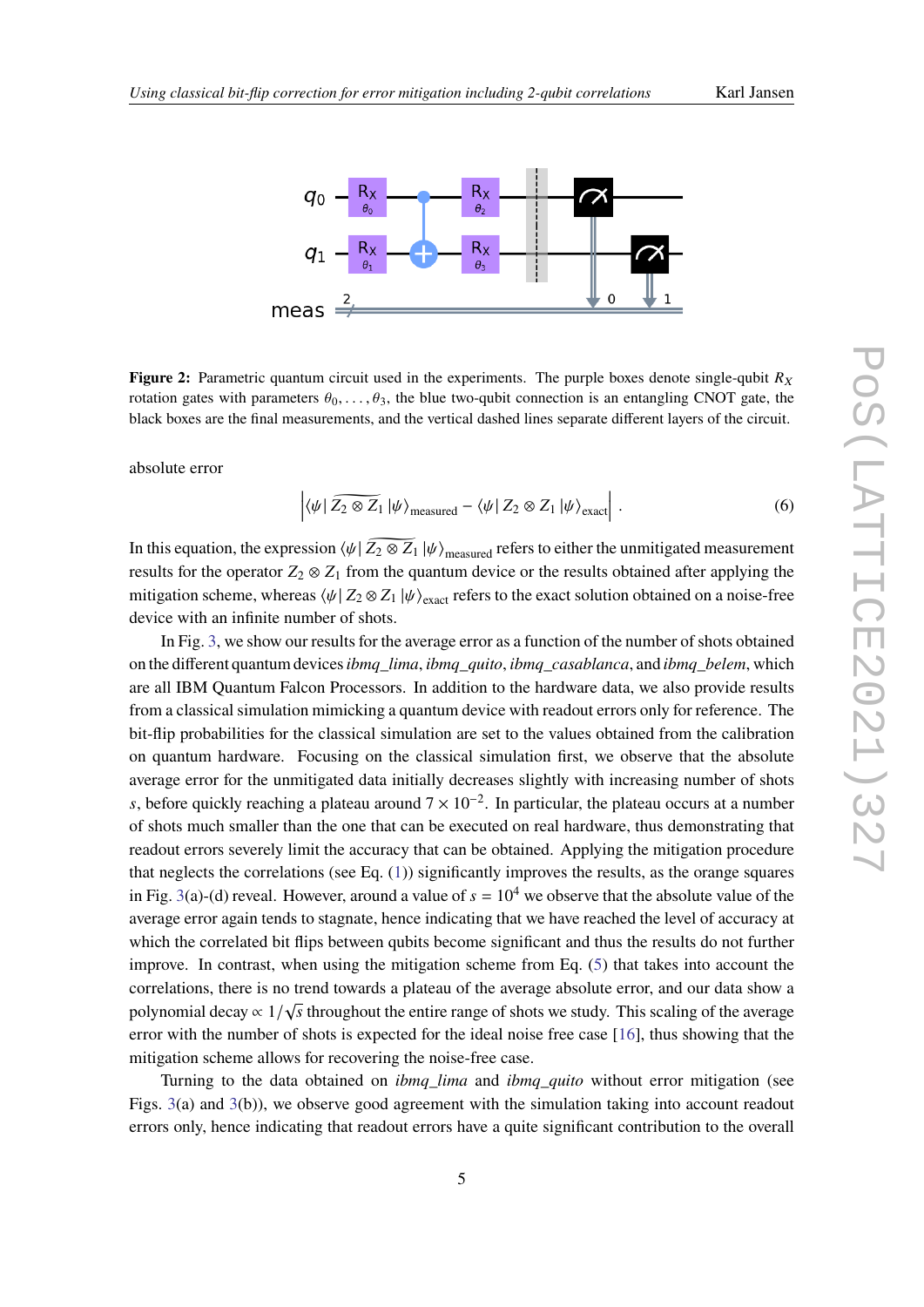<span id="page-5-0"></span>

**Figure 3:** Average absolute errors according to Eq. [\(6\)](#page-4-1) as a function of the number of shots *s* for the quantum devices (a) *ibmq\_lima*, (b) *ibmq\_quito*, (c) *ibmq\_casablanca*, and (d) *ibmq\_belem*. The open symbols correspond to the unmitigated data, where the diamonds (circles) denote the data from the classical simulation (quantum hardware). The filled symbols correspond to the data obtained after applying the mitigation procedure (abbreviated "mit" in the legend). The orange squares (dark green diamonds) represent the mitigated noisy simulation data without (with) taking two-qubit correlations into account. The dark red triangles (rose circles) correspond to the mitigated hardware data without (with) taking two-qubit correlations into account. The maximum number of shots on hardware devices is limited to 8192; thus, only simulation data is available for values of *s* exceeding this number.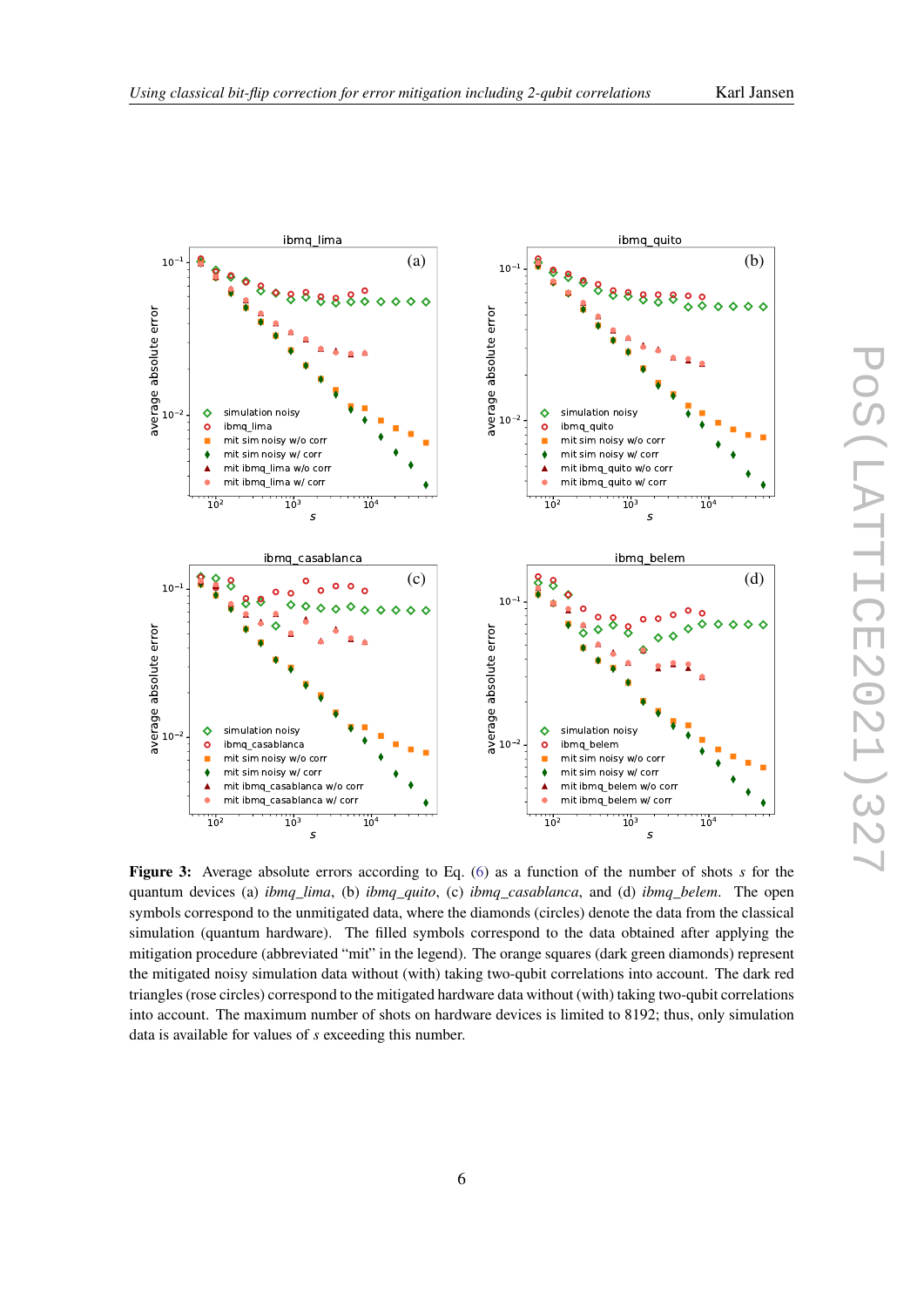error on these devices. Applying the error mitigation again yields a substantial improvement for the results. After an initial decrease with the number of shots, the average errors of the mitigated data show a trend towards a plateau around  $3 \times 10^{-2}$ . Since the inherent statistical fluctuations of the projective measurements should decrease with an increasing value of  $s$ , and our mitigation scheme allows for dealing with readout errors, this hints towards other noise sources becoming dominant at this stage, eventually limiting the accuracy that can be reached on the quantum device. Interestingly, the results obtained from the readout error mitigation scheme that takes correlated bit flips into account are essentially identical to those from the method that neglects the correlations. Thus, our results suggest that for the level of accuracy that can be reached on real quantum devices, correlations between the readout errors of qubits do not play a significant role.

Looking at the hardware results in Figs. [3\(](#page-5-0)c) and [3\(](#page-5-0)d) from our simulations on *ibmq\_casablanca* and *ibmq\_belem*, the picture is qualitatively similar. However, for these devices we observe larger deviations between the classical simulation that takes only readout errors into account and the actual hardware data. This is giving an indication that other sources of noise have a more significant contribution on these devices compared to *ibmq\_lima* and *ibmq\_quito*. Using the readout error mitigation again improves the results, albeit the effect for these devices is less drastic, due to noise other than readout errors. Moreover, also for this case we observe that both mitigation schemes yield essentially identical results, as a comparison between the dark red triangles and the rose dots shows. Consequently, correlated readout errors do not play a significant role and can be neglected.

# **3. Conclusion**

In Refs. [\[1,](#page-7-0) [2\]](#page-7-1), we have introduced a readout error mitigation scheme which is efficient, scales only polynomially in the number of qubits, and can be practically implemented. In the cited papers, we have also performed experiments on IBMQ hardware and demonstrated the feasibility of our method. Further experiments, including the variances of the error and a comparison between quantum hardware of Rigetti and IBMQ have been performed in Ref. [\[18\]](#page-8-3) of this conference.

Although the general case that correlations between qubits in the readout process can occur has been discussed in Ref. [\[1\]](#page-7-0), no numerical experiments had been performed there. In these proceedings, we have filled this gap and have successfully applied our readout error mitigation scheme taking correlations into account. The numerical experiments have been performed on several IBMQ hardware devices for two qubits. When comparing results with and without adding correlations, we obtained similar outcomes, suggesting that correlations can be neglected. This justifies the assumption in Refs. [\[1,](#page-7-0) [2\]](#page-7-1) to consider only cases without correlations.

#### **Acknowledgments**

We thank Giovanni Ianelli and Tom Weber for many useful discussions. Research at Perimeter Institute is supported in part by the Government of Canada through the Department of Innovation, Science and Industry Canada and by the Province of Ontario through the Ministry of Colleges and Universities. L.F. is partially supported by the U.S. Department of Energy, Office of Science, National Quantum Information Science Research Centers, Co-design Center for Quantum Advantage  $(C^2QA)$  under contract number DE-SC0012704, by the DOE QuantiSED Consortium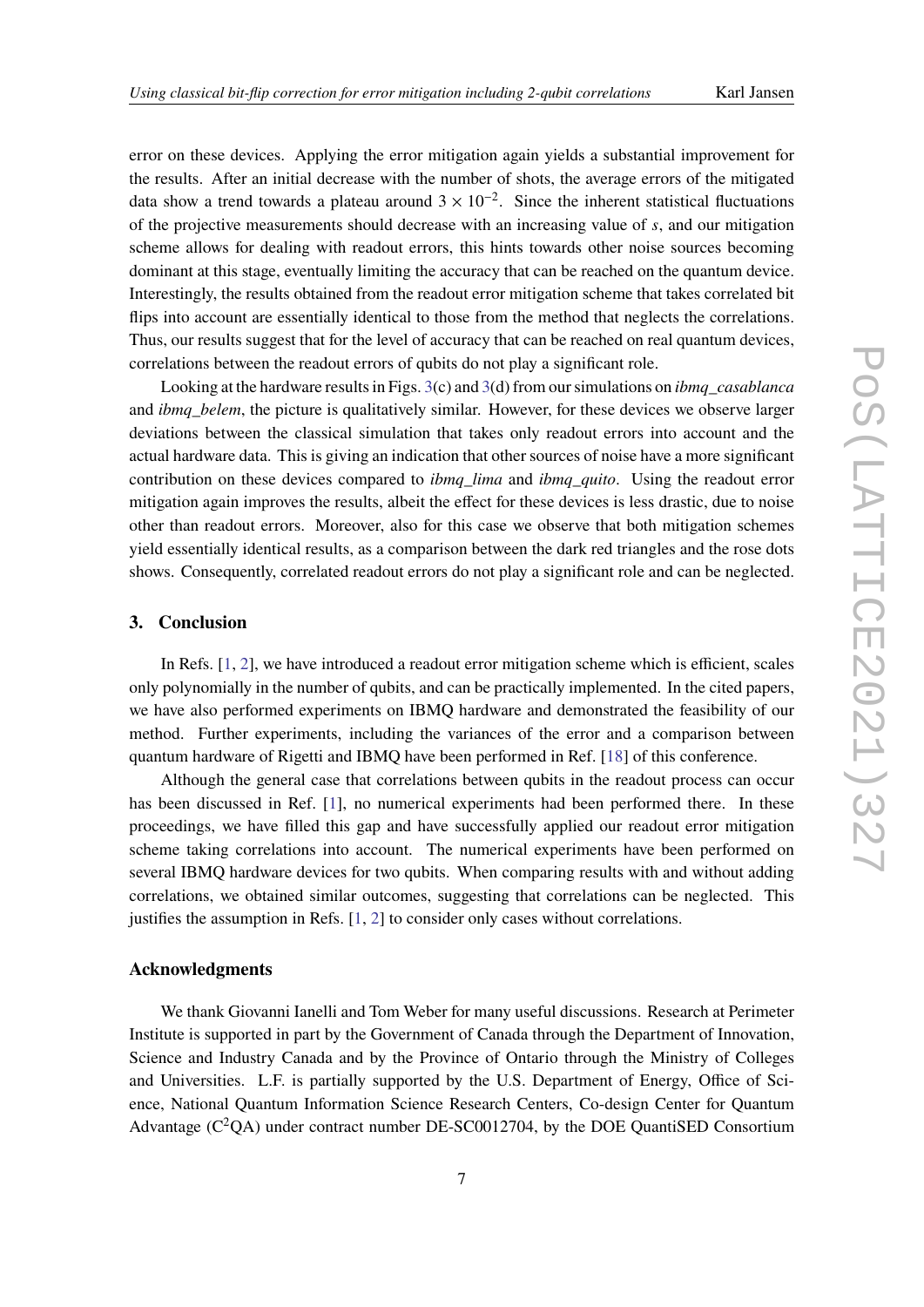under subcontract number 675352, by the National Science Foundation under Cooperative Agreement PHY-2019786 (The NSF AI Institute for Artificial Intelligence and Fundamental Interactions, http://iaifi.org/), and by the U.S. Department of Energy, Office of Science, Office of Nuclear Physics under grant contract numbers DE-SC0011090 and DE-SC0021006. S.K. acknowledges financial support from the Cyprus Research and Innovation Foundation under project "Future-proofing Scientific Applications for the Supercomputers of Tomorrow (FAST)", contract no. COMPLEMEN-TARY/0916/0048. G.P. is supported by project NextQCD, co-funded by the European Regional Development Fund and the Republic of Cyprus through the Research and Innovation Foundation (EXCELLENCE/0918/0129) and POST-DOC/0718/0100. Partial support is provided by the Marie Skłodowska-Curie European Joint Doctorate program STIMULATE of the European Commission under grant agreement No 765048. We acknowledge the use of IBM Quantum services for this work. The views expressed are those of the authors, and do not reflect the official policy or position of IBM or the IBM Quantum team.

# **References**

- <span id="page-7-0"></span>[1] L. Funcke, T. Hartung, K. Jansen, S. Kühn, P. Stornati and X. Wang, *Measurement error mitigation in quantum computers through classical bit-flip correction*, *arXiv:2007.03663* (2020) [[2007.03663v1](https://arxiv.org/abs/2007.03663v1)].
- <span id="page-7-1"></span>[2] L. Funcke, T. Hartung, K. Jansen, S. Kühn, M. Schneider, P. Stornati et al., *Towards Quantum Simulations in Particle Physics and Beyond on Noisy Intermediate-Scale Quantum Devices*, *arXiv:2110.03809* (2021) [[2110.03809](https://arxiv.org/abs/2110.03809)].
- [3] J. Cramer, N. Kalb, M.A. Rol, B. Hensen, M.S. Blok, M. Markham et al., *Repeated quantum error correction on a continuously encoded qubit by real-time feedback*, *[Nat. Commun.](https://doi.org/10.1038/ncomms11526)* **7**  $(2016)$ .
- [4] A. Kandala, A. Mezzacapo, K. Temme, M. Takita, M. Brink, J.M. Chow et al., *Hardware-efficient variational quantum eigensolver for small molecules and quantum magnets*, *Nature* **549** [\(2017\) 242.](https://doi.org/10.1038/nature23879)
- [5] Y. Li and S.C. Benjamin, *Efficient variational quantum simulator incorporating active error minimization*, *Phys. Rev. X* **7** [\(2017\) 021050.](https://doi.org/10.1103/PhysRevX.7.021050)
- [6] K. Temme, S. Bravyi and J.M. Gambetta, *Error mitigation for short-depth quantum circuits*, *Phys. Rev. Lett.* **119** (2017) 180509.
- [7] S. Endo, S.C. Benjamin and Y. Li, *Practical quantum error mitigation for near-future applications*, *Phys. Rev. X* **8** [\(2018\) 031027.](https://doi.org/10.1103/PhysRevX.8.031027)
- [8] S. Endo, Q. Zhao, Y. Li, S. Benjamin and X. Yuan, *Mitigating algorithmic errors in a hamiltonian simulation*, *Phys. Rev. A* **99** [\(2019\) 012334.](https://doi.org/10.1103/PhysRevA.99.012334)
- [9] A. Kandala, K. Temme, A.D. Córcoles, A. Mezzacapo, J.M. Chow and J.M. Gambetta, *Error mitigation extends the computational reach of a noisy quantum processor*, *[Nature](https://doi.org/10.1038/s41586-019-1040-7)* **567** (2019) [491.](https://doi.org/10.1038/s41586-019-1040-7)